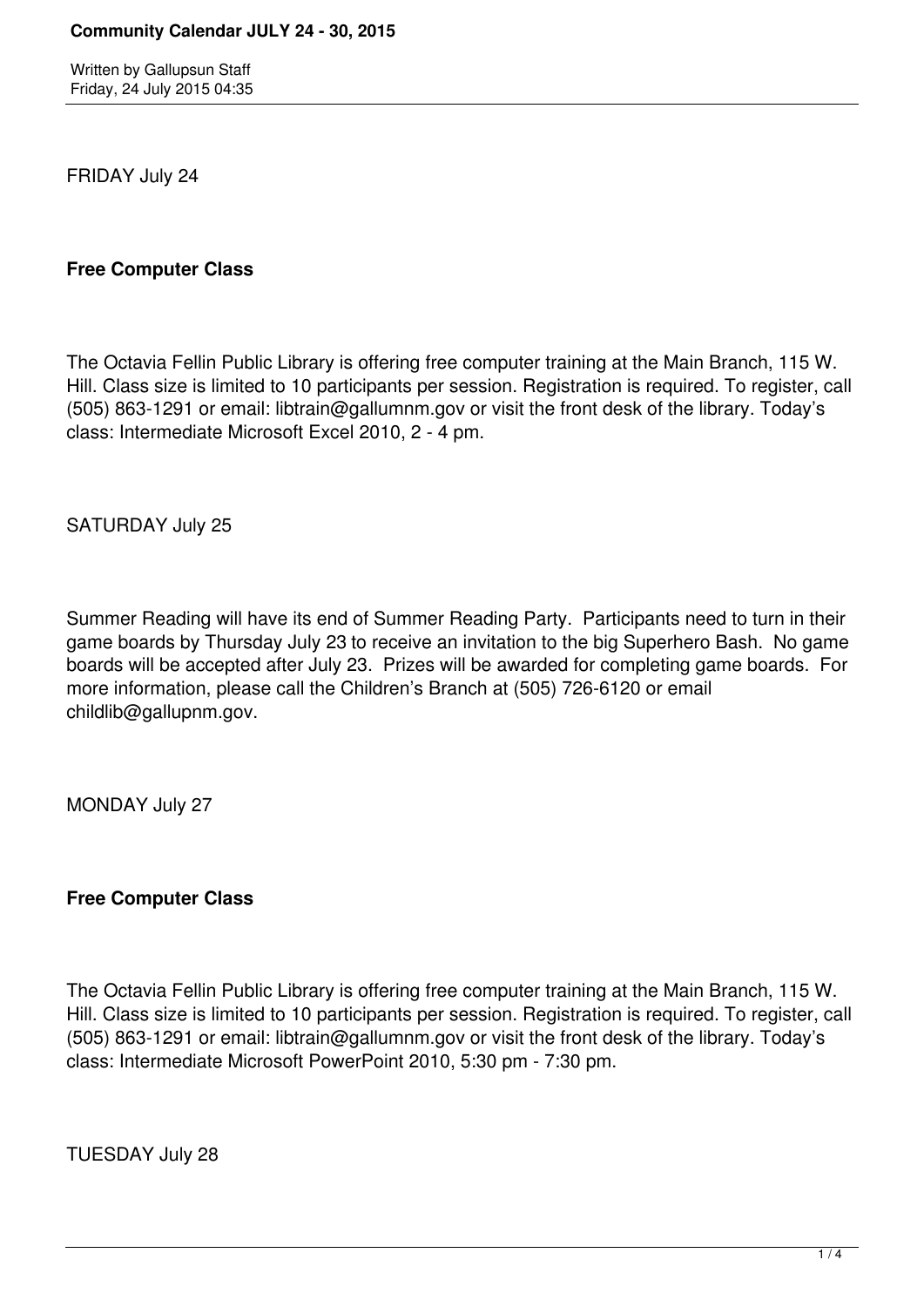Written by Gallupsun Staff Friday, 24 July 2015 04:35

# **Free Computer Class**

The Octavia Fellin Public Library is offering free computer training at the Main Branch, 115 W. Hill. Class size is limited to 10 participants per session. Registration is required. To register, call (505) 863-1291 or email: libtrain@gallumnm.gov or visit the front desk of the library. Today's class: Basic Computer Skills, 11 am - 1 pm.

# **City Council**

Gallup City Council will meet a 6 pm in the City Council Chambers, 110 West Aztec Ave. Agendas will be available at least 72 hours prior to each meeting and can be picked up at the City Clerk's office.

WEDNESDAY July 29

# **Board of Commissioners Budget Meeting**

The McKinley County Board of Commissioners will hold a special meeting for among other issues to finalize the fiscal year 2016 budget and other year end reports. This County Commission Meeting will begin at 9 am on July 29. This meeting will be held in the Commission Chambers, Third Floor of the McKinley County Courthouse, 207 West Hill, Gallup, New Mexico. A copy of the agenda will be available 72 hours prior to the meeting in the Manager's Office and the County Clerk's Office. Auxiliary aides for the disabled are available upon request; please contact Michelle Esquibel at (505) 722-3868 at least 48 hours in advance of the meeting to make any necessary arrangements.

### **Movie Night**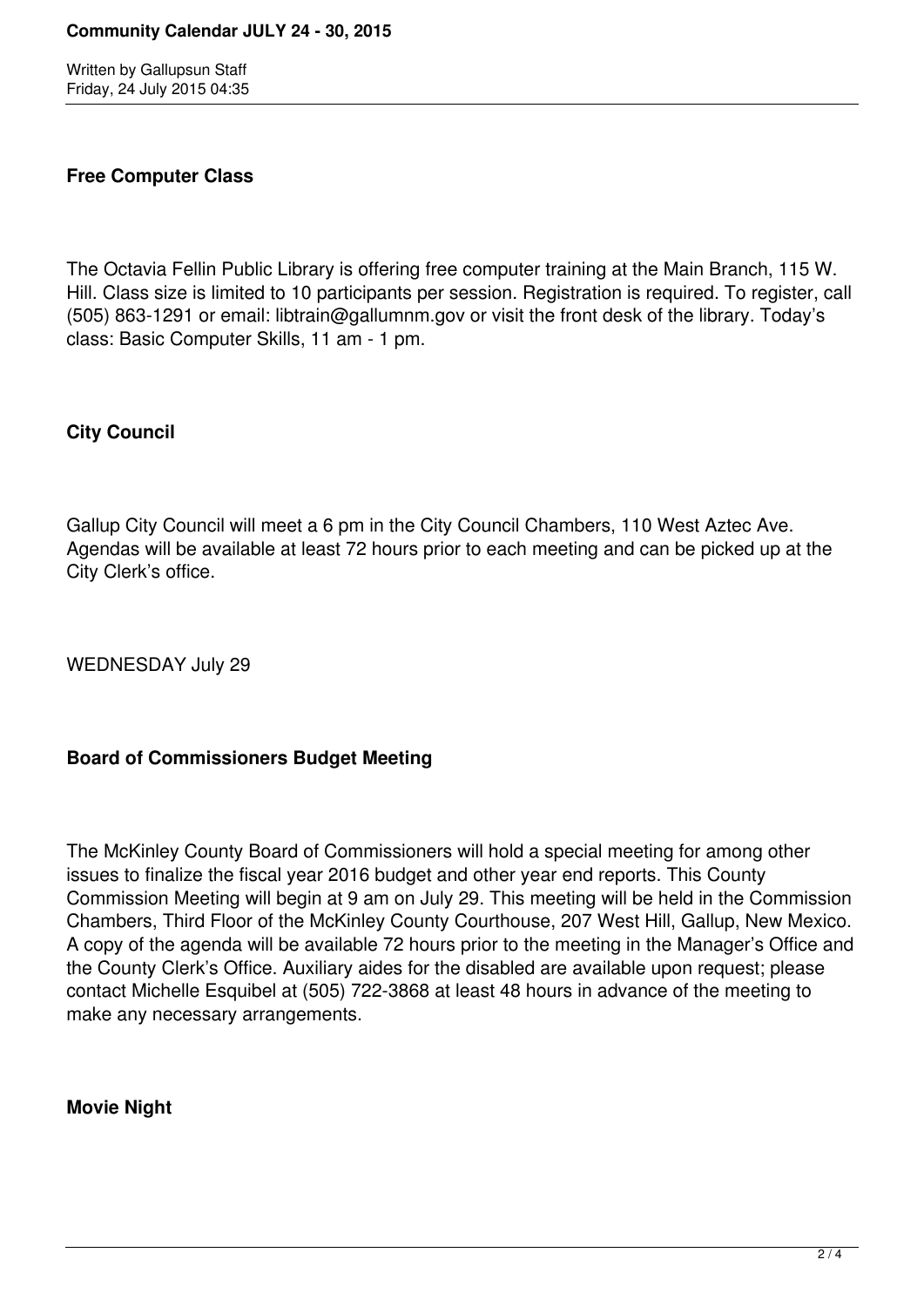#### **Community Calendar JULY 24 - 30, 2015**

Written by Gallupsun Staff Friday, 24 July 2015 04:35

The Octavia Fellin Public Library, 115 W. Hill, is showing movies for the month of July with a "fighting for freedom theme," starting at 5:30 pm. This week's movie: "Bat\*21." Popcorn provided.

### **Meeting with Councilor Linda Garcia**

We invite you to meet with Councilor Linda Garcia at the Northside Neighborhood Association monthly meeting beginning at 6:30 pm at the Northside Senior Center. Councilor Garcia will be there to listen to your concerns. It's a great opportunity to share ideas and we welcome your compliments and complaints. Please join us and feel free to bring a friend or two. If you have any questions, please call Linda at (505) 879-4176.

ONGOING

# **Land of Enchantment Opera**

The Land of Enchantment Opera performs every Monday through Saturday at 6:30 pm throughout the month of July. The events are held at the Courthouse Square in Gallup, 207 W. Hill Ave. All performances are free to attend for the public, excluding other scheduled performances. For more information, please contact Jason Winfield at (928) 853-2142.

# **Gallup Solar Meetings**

Interested in learning more about solar energy? Come to a Gallup Solar meeting, held the first three Wednesdays of the month from 6-8 pm, East Logan Ave. Email: gallupsolar@gmail.com or call (505) 726-2497.

# **Habitat for Humanity**